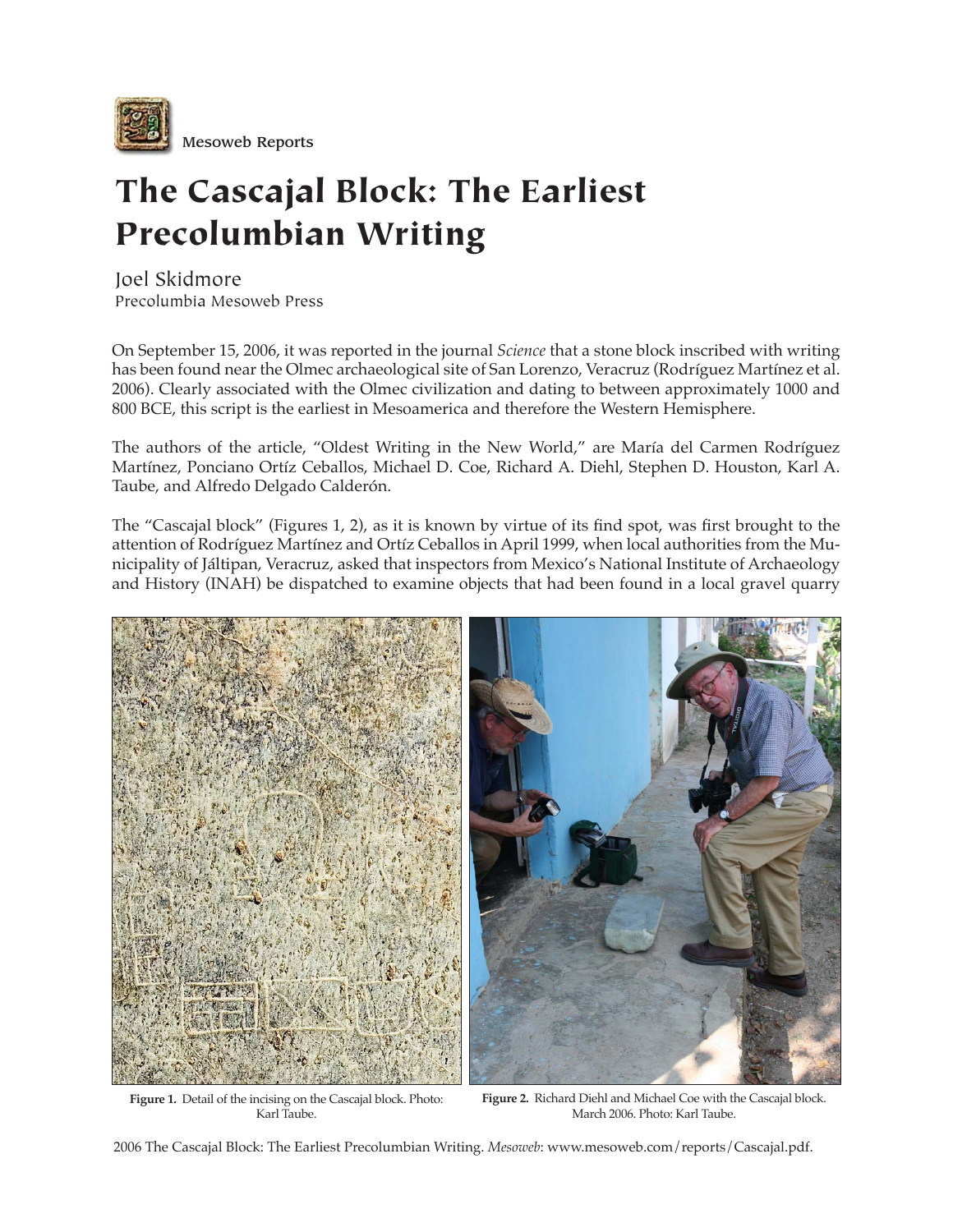(Rodríguez Martínez and Ortíz Ceballo 1999). The quarry, which had been mined over the course of several years for road construction materials, proved to be an archaeological site, which was designated El Cascajal.

The four mounds of Cascajal are located in the *ejido* of Lomas de Tacamichapa, within sight of the salt dome on top of which the major Olmec center of San Lorenzo is sited. The mounds themselves date to the Classic period in the latter part of the first millenium of the current era, but they cover evidence of a much earlier occupation. The Cascajal block was found in a heap of debris that resulted from the destruction of a large part of one of the mounds (down to a depth of 2.5 meters), during the course of which local workers collected an assortment of ceramic sherds, fragments of clay figurines, and broken ground stone artifacts. Divorced from its stratigraphic context, the Cascajal block has been dated by its general association with these materials, crosschecked by iconographic analysis.

Roughly seventy-five percent of the materials in question date to the Formative Period.<sup>1</sup> Of these, all but a few sherds can be securely attributed to the San Lorenzo phase (uncalibrated 1200-900 BCE), while the remaining few belong to the Palangana phase (calibrated 800-400 BCE).<sup>2</sup> Palangana is a minor phase of the San Lorenzo sequence (Coe and Diehl 1980:200-208), but it is contemporaneous with the main occupation of the Olmec site of La Venta in Tabasco. The other twenty-five percent of the materials belong to the Terminal Classic Villa Alta phase at the end of the first millenium CE. The authors are led to conclude:

It seems probable, therefore, that the block, and its incising, can be dated to the San Lorenzo phase, perhaps towards the end of San Lorenzo B, that is to say, about 900 BCE. This dating is in agreement with the Olmec iconography that must have given rise to this script in the first place. (Rodríguez Martínez et al. 2006:1611)

The bearing of Olmec iconography on the dating of the Cascajal block will be considered below. Suffice it for now to say that a considered perusal of Figure 3a should be enough to assure Olmec specialists that the motifs in evidence on the Cascajal block cannot relate to the Terminal Classic and must belong to the Palangana phase at the latest (the purely "Olmec" nature of many of these motifs will be discussed in greater detail below). Modern forgery is clearly ruled out by the authors' examination of high-resolution photographs, which reveal "unmistakable weathering, including pitting over incisions, with mineralization around the pits and inside the carved lines, a secure sign of ancient surface alteration" (ibid.:1612). This has been confirmed by the experts in INAH's geological laboratory.

The size of the Cascajal block—roughly fifteen inches on its longest side—can be appreciated in the photograph in Figure 2. Carved from serpentine, five of its six sides are somewhat convex; the flat side is incised with sixty-two glyphs (Figure 3a). "Scrutiny of this surface shows variable patina, vestiges of local orange clay, and the workings of two blades, one blunted and thus ideal for outlines, the other sharper, to make incisions within signs" (ibid.:1612) (Figure 1). The stone had been carefully smoothed to make the writing surface (the authors note the potential to grind it down again to create an "eraseable document") (ibid.:1612).

Is the incising on the Cascajal block truly writing? The authors assert that the Cascajal block meets all the revelant criteria:

<sup>&</sup>lt;sup>1</sup>The Formative is also known as the Preclassic, particularly in Maya studies.

<sup>2</sup> The date ranges for the San Lorenzo and Palangana phases are those given in the article (Rodríguez Martínez et al. 2006:1611). The mixture of uncalibrated and calibrated radiocarbon dates presumably arises from the fact that the controversial antiquity of the Olmec was famously established by the advent of radiocarbon dating and it application to La Venta in the 1950s, whereas the longstanding custom in Olmec studies is to use uncalibrated dates. As Richard Diehl explains, "I justify this flouting of modern archaeological practice by observing that we have so few radiocarbon determinations for the critical points in Olmec history that to calibrate them would appear to lend them more validity than they merit" (Diehl 2004:10).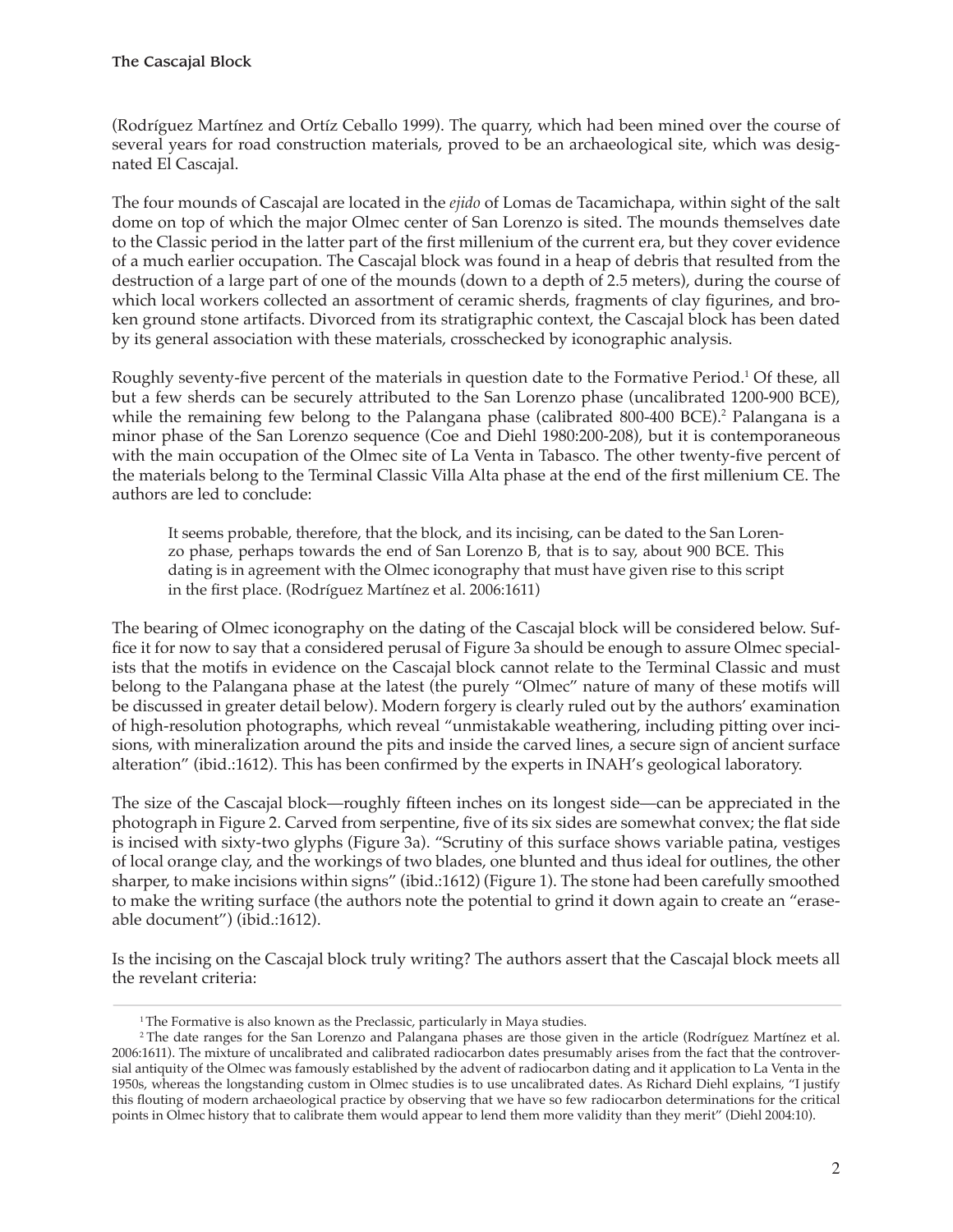

**Figure 3.** The Cascajal inscription: (a) drawing of the incised glyphs as they appear on the flat side of the block, (b) the glyphs numbered for reference (Rodríguez Martínez et al. 2006:Fig. 4), (c) signary of unique glyphs from the text (Rodríguez Martínez et al. 2006:Fig. 5). Drawings by Stephen Houston.

 *4x 3x 2x 1x* 10  $\heartsuit$ 22  $\mathbb{X}$ 1 4  $\bigtriangledown$ 11  $\overline{aa}$ 23 E 12 5 2  $\bigoplus$ 13 24  $\Box$ 14 6  $\sqrt{ }$  $\tilde{C}$ 3 15 25  $\beta$ 7  $\overline{\lambda_{\mathcal{N}}}$ 16 EE  $\begin{picture}(20,5) \put(0,0) {\line(1,0){15}} \put(15,0) {\line(1,0){15}} \put(15,0) {\line(1,0){15}} \put(15,0) {\line(1,0){15}} \put(15,0) {\line(1,0){15}} \put(15,0) {\line(1,0){15}} \put(15,0) {\line(1,0){15}} \put(15,0) {\line(1,0){15}} \put(15,0) {\line(1,0){15}} \put(15,0) {\line(1,0){15}} \put(15,0) {\line(1,0){15}} \put(15,0) {\line(1,$ 17 26  $\times$ 8 18  $\overline{\Box}$  9 Ì 27 19 \$ 20 28 21 Ш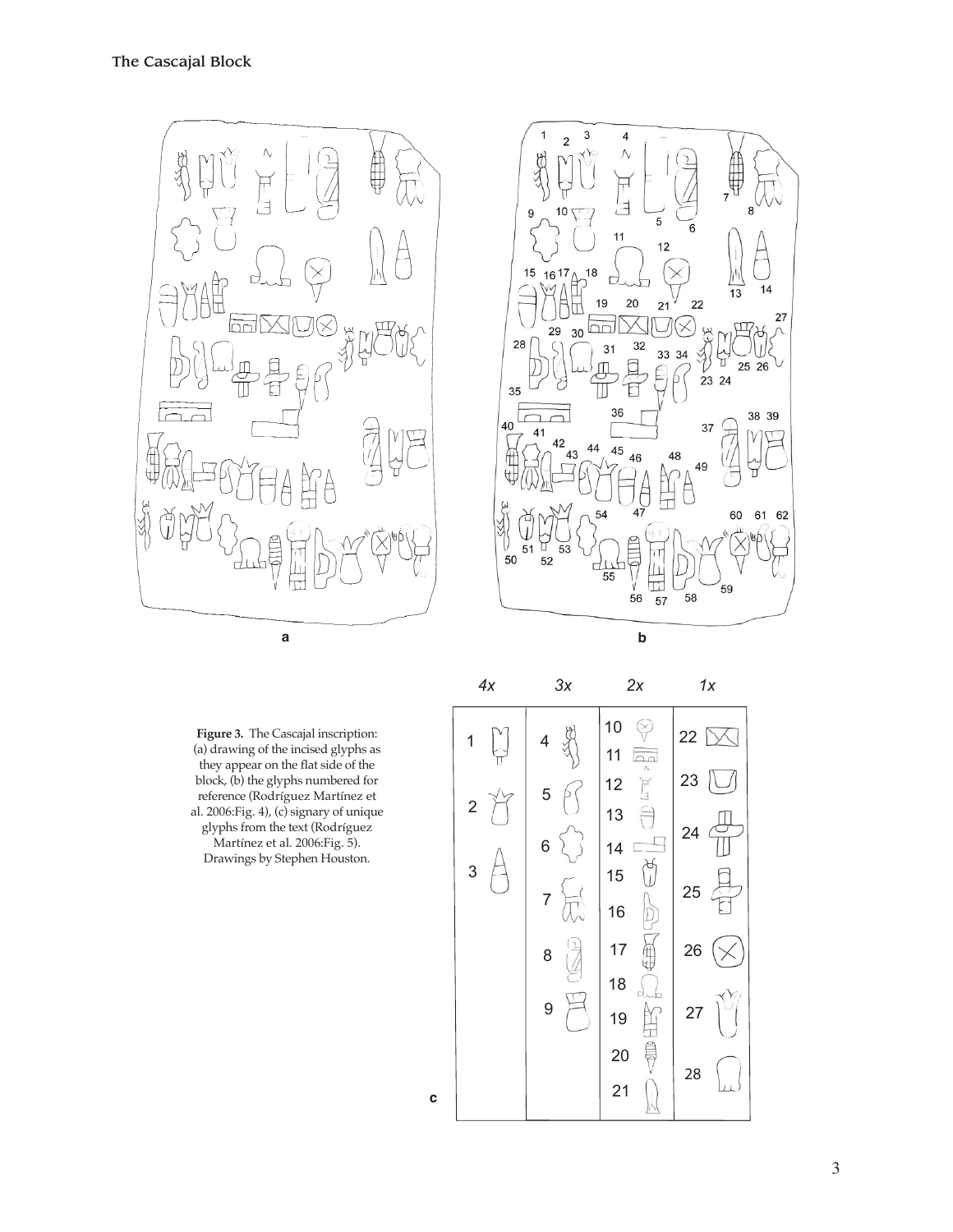The text deploys: (1) a signary of about 28 distinct elements, each an autonomous, codified glyphic entity, (2) a few in repeated, short, isolable sequences within larger groupings, (3) a pattern of linear sequencing of variable length, with (4) a consistent reading order. As products of a writing system, the sequences would by definition reflect patterns of language, with the probable presence of syntax and language-dependent word order. (ibid:1612)

The signary alluded to is reproduced here in Figure 3c. It isolates the unique glyphs of the text's sixtytwo, reducing them to twenty-eight distinct signs, three of which repeat four times, six three times, and twelve two times, while seven occur only once. The repeating sequences are illustrated in Figure 4.

The direction of the reading order, and even the orientation of the text, is not entirely certain. With regard to the latter point, a horizontal orientation of the block (as in Figure 5) would have the advantage of creating a roughly columnar layout, in the manner of more than one subsequent Mesoamerican writing system. And the apparent "insect" (Figure 6a), which appears at the beginning (or the end) of a number of the sequences, would be in a more naturalistic position. But the authors point out that the vegetal icons which appear in the text would be expected to sprout from the top, as is consistently the case with Olmec imagery (ibid.:1612). And they see further support for a vertical orientation of the block (and therefore a horizontal orientation of the text) in "the disposition of 'sky-band' elements much like those on Olmec thrones and later, regional iconography" (ibid.:1612) (Figure 6b).

Reading order is less certain.

Most Mesoamerican scripts read left-to-right in unmarked conditions, i.e., when not arranged in unusual architectural settings. Left-to-right is likely to be present here too. Yet there is no strong evidence of overall organization. The sequences appear to be conceived as independent units of information, although, to judge from shared details of the carving, they were recorded by the same hand. (ibid.:1612)

Signs do not repeat in the shorter sequences, but do repeat in the two longest. The limited number of signs is possibly a factor of sample size rather than an indication of alphabetic writing (ibid.:1613). Particularly given the absence of accompanying imagery, the chances of decipherment are slim unless and until the signary is expanded by further discoveries (ibid.:1613). The corpus of signs for Isthmian,



**Figure 4.** Repeating sequences in the Cascajal text: (a) Sign 4 + Sign 1, (b) Sign 17 + Sign 7, (c) Sign 3 + Sign 19. Drawings by Stephen Houston.



**Figure 5.** The text of the Cascajal block in roughly columnar orientation. Drawing by Stephen Houston.



**Figure 6.** Glyphs from the Cascajal text: (a) Sign 4 'insect,' (b) Sign 11 'skyband/throne' followed by Sign 22 "mat."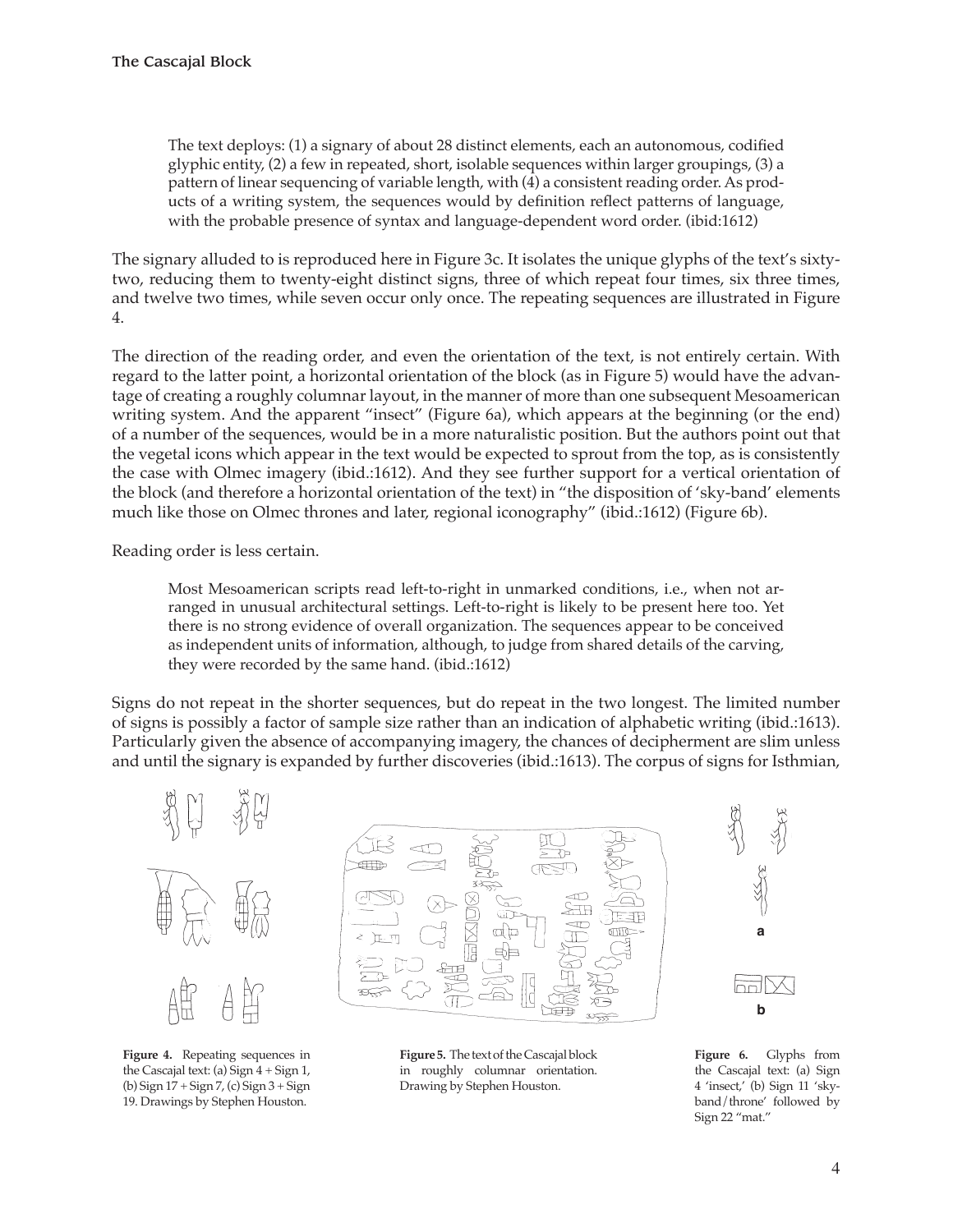a writing system from the same general region, was recently augmented by a new find (Houston and Coe 2003), although this has not necessarily led to decipherment (cf. Justeson and Kaufman 1997). The relatively small number of Isthmian texts suggests that even a viable and widely diffused script might not leave a large number of surviving examples (Rodríguez Martínez et al. 2006:1613). Quite possibly the majority of texts in the Cascajal script were carved in wood, given the evidence of a woodworking tradition (from an even earlier epoch) fortuitously preserved in the spring of nearby El Manatí (as documented previously by two authors of the present report [Ortíz Ceballo and Rodríguez Martínez 2000]). Bearing on the possibility that more texts in the Cascajal script are yet to be found is the fact that two objects long-since known to students of the Olmec—the Tlaltenco Celt and the Humboldt Celt may display horizontally oriented glyphs in the script (this is deemed probable in the case of the Tlaltenco Celt and possible in that of the Humboldt) (Rodríguez Martínez et al. 2006:1613).

In discussing the evidently iconic origin of some of the signs on the Cascajal block, the authors note that Signs 24 and 25, which are paired in the text (Figure 8a), both display eye motifs; these signs suggest the facial markings on Middle Formative Olmec celts (Figure 8b) (ibid.:1613). Another pairing, that of a 'throne' sign with a 'mat' sign (Figure 6b), may be the earliest poetic couplet in the Mesoamerican rhetorical tradition, given that mats as well as thrones are commonly associated with rulership in the region $^3$  (ibid.:1613).

> Signs 12, 17, and 27 show a thematic preoccupation with maize, or at least the ready use of such signs in the creation of a signary. Sign 6 may be a skin, Sign 8 a strung bead or plaque, Sign 10 a dart tip, Sign 16 an object shown grasped in Olmec iconography, Sign 18 a bivalve, Sign 20 a possible perforator, and Sign 21 a vertical fish. (ibid.:1613)

Iconographic parallels can be employed to help date the Cascajal block. Signs 12, 16, and 20 are motifs that occur in Early Formative San Lorenzo, while Sign 1's "cleft element and inverted V-motif" (Figure 8b) is a Middle Formative diagnostic. The authors assign the Cascajal block to the Early and Middle Formative transition, approximately 1000-800 BCE (ibid.:1613). Evidence from David Cheetham's work at an Olmec site in the Soconusco (Cheetham and Clark 2006:Fig. 3) shows that, "[s]imilar



**Figure 7.** The Humboldt Celt (left) and the Tlaltenco Celt (right). Drawings after Justeson and Mathews (1990:Fig. 1).



**Figure 8.** (a) Signs 24 and 25 as they appear together in the text, (b) examples of the Olmec Maize God with cleft elements through the eyes (after Taube 2004:Fig. 11).

signs occur on figurines at Cantón Corralito, Chiapas, Mexico, but even earlier, at 1150 to 1000 BCE in uncalibrated dates" (ibid.:1613). Cheetham (2005) had identified these signs as possible writing—and the oldest in Mesoamerica—before hearing of the Cascajal discovery.

What became of the New World's most precocious writing system? It apparently left no descendants, with no certain link to Isthmian or other Formative writing. This suggests either that it existed in isolation as a purely local system, or that it was more widely employed yet fell into disuse during the course of the several centuries separating it from what were previously thought to be the first examples of Mesoamerican writing, around the middle of the first millenium BCE. The hypothesis

<sup>3</sup>This association clearly goes back well into the Formative: Karl Taube (personal communication 2006) points to the mat carved on top of the atlantid-supported Olmec throne of Estero Rabon Monument 8. (Taube also observes that Monument 8's sky-band is identical to Cascajal Sign 11.)